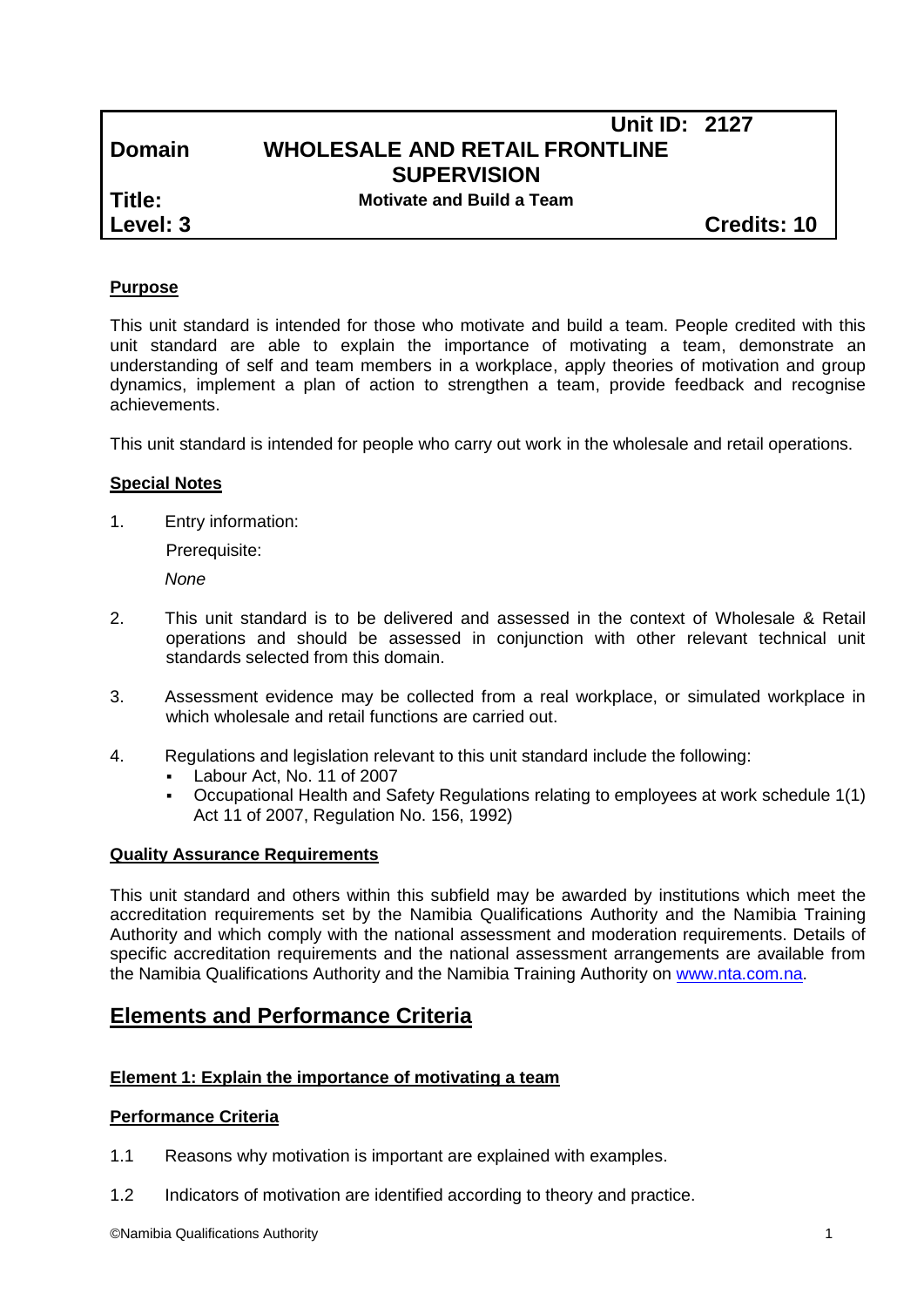# **Element 2: Demonstrate an understanding of self and team members in a workplace**

### **Performance Criteria**

- 2.1 Own strengths and areas for development are identified based on self-reflection and feedback.
- 2.2 Strengths and areas of development of team are identified based on observation and feedback.

#### **Element 3: Apply theories of motivation and group dynamics**

#### **Range**

Group dynamics includes, but is not limited to, conflict, personality, skills, culture, value, ethics, knowledge and power.

# **Performance Criteria**

- 3.1 Theories of motivation are compared.
- 3.2 Elements of group dynamics are identified according to theory and practice.
- 3.3 An action plan to strengthen the team is compiled according to Standard Operating Procedures.

#### **Element 4: Implement a plan of action to strengthen a team**

#### **Performance Criteria**

- 4.1 The team commitment is obtained to achieve the action plan.
- 4.2 Implementation is executed according to the action plan.
- 4.3 Implementation of the plan is monitored and amended accordingly.

#### **Element 5: Provide feedback and recognise achievements**

#### **Performance Criteria**

- 5.1 Group dynamics is observed and reflected on by the team leader, according to theory and practice.
- 5.2 Feedback is provided to each member of the team according to observation.
- 5.3 Recognition is given to team members who have contributed to the development of the team.
- 5.4 Feedback and observation are used to implement corrective action and provide changes to the action plan, where appropriate.